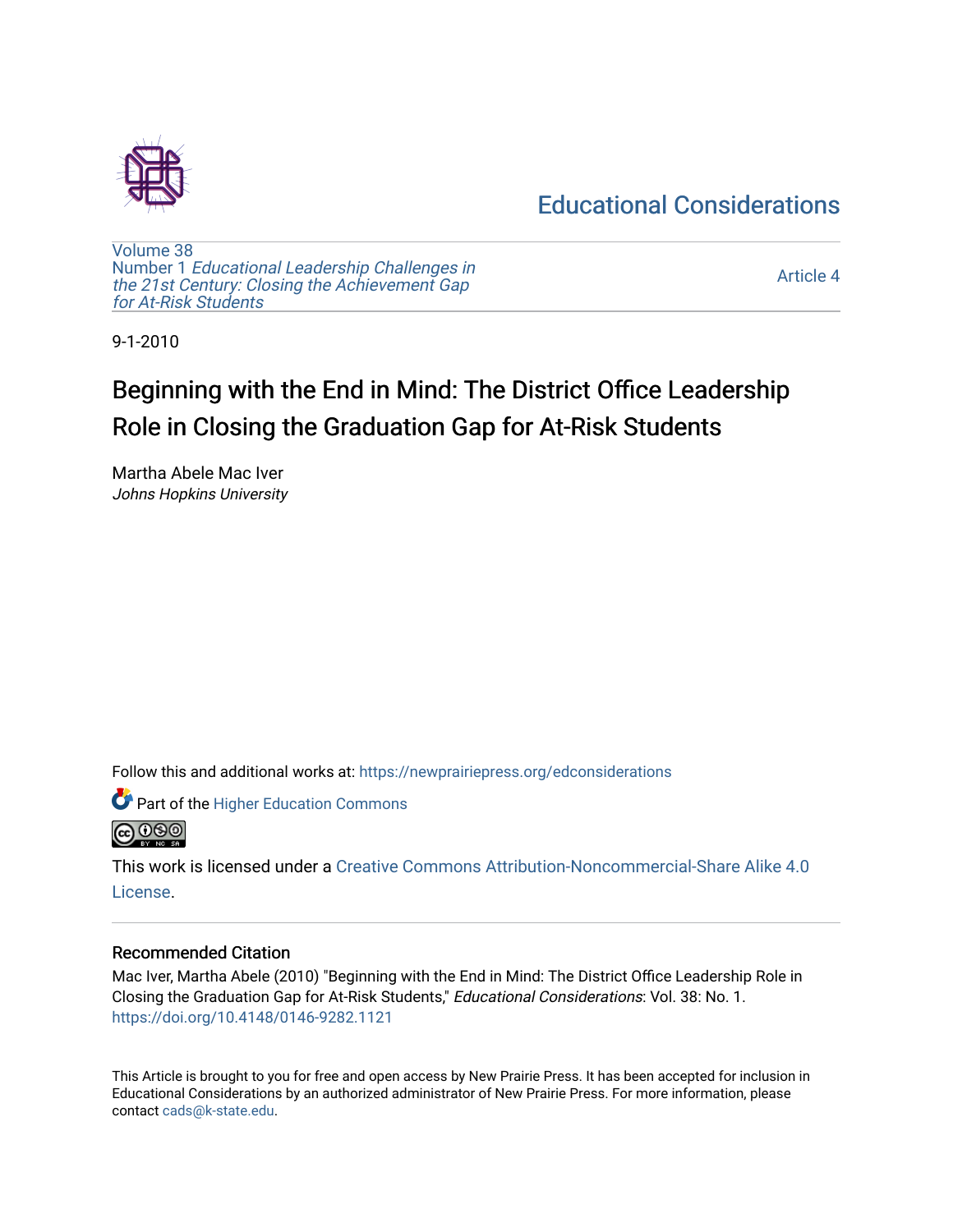# **Beginning with the End in Mind: The School District Office Leadership Role in Closing the Graduation Gap for At-Risk Students**

# **Martha Abele Mac Iver**

We need to begin with the end in mind as Stephen Covey (1989) reminds us. Graduating all students ready for college or career is the ultimate goal of the K-12 educational system. While this goal should be obvious to educational policymakers, current accountability frameworks have led many school districts to narrowly focus on student achievement and, hence, to miss the point entirely. Unfortunately, theirs could be viewed as a rational actor response to an accountability system that focuses more on improvements in test scores for the more numerous elementary schools in the district than on the graduation rates of its smaller number of high schools. "Achievement" has become so closely tied to test scores that educators sometimes lose perspective of the larger goal of graduating all students prepared for postsecondary training leading to a career.

Prior to addressing the question of district leadership in closing the graduation gap, it is important to emphasize the glaring need for more appropriate incentive structures focused on graduation rates within accountability systems for districts and schools. Up until recently, federal accountability measures under the No Child Left Behind Act (NCLB) permitted states to set low graduation rate benchmarks, which effectively resulted in assessment pass rates (test scores) as the primary focus for high school accountability. Research indicates that it is critical to place graduation rates and assessment outcomes on equal footing in accountability systems (Balfanz et al. 2007). Analyses of the Texas education system suggest that accountability systems based on testing alone are pushing the lowest performing students out of high school and reducing the graduation rate for these students and their schools (McNeil et al. 2008). There are now calls to include actual cohort graduation rates in high school accountability systems (Alliance for Excellent Education 2007, 2008; Hall 2007; U.S. Department of Education 2008a), and an increasing number of states are beginning to do so (Princiotta and Reyna 2009).

*Martha Abele Mac Iver is a Research Scientist at the Center for Social Organization of Schools at Johns Hopkins University.*

Analyses highlighting the wide "graduation gap" between students in large American cities and those in their surrounding suburbs have increasingly focused education policymakers and practitioners on ensuring that all students successfully complete high school. The gap is as large as 40 to 50 percentage points in some metropolitan areas. Graduation rates for high poverty students are well below 50% in many major cities (Swanson 2009). Closing this gap demands focused attention. Assuming that accountability structures are revised to make increased graduation rates a top priority, how will this goal be achieved? What is the role of the district office in making this happen?

Ensuring that students progress through high school to graduation by passing courses and earning credits ultimately depends on what happens in individual schools and classrooms, but a dropout prevention approach that relies primarily on decentralization and schoolcentered solutions ignores the reality that graduation is a systemic issue, not just a school level issue. A district level focus is essential. Graduation rates at particular high schools are largely determined by prior attendance levels and academic readiness of the entering ninth grade class. Schools with "extreme degrees of difficulty," where upwards of 80% of students enter behind grade level and have significant attendance or behavior problems, face great difficulty in bringing those students to graduation (Neild and Balfanz 2006a). Eighth-grade attendance has been shown to be much more important as a predictor of high school graduation than some dropout prevention and intervention efforts that begin in ninth grade (Mac Iver 2009). Student experiences and outcomes prior to high school cannot be ignored in addressing how to increase graduation rates, and individual high schools simply cannot address these issues on their own.

Elementary and middle schools are not typically judged on ultimate graduation outcomes, but these schools can exert a significant influence on the district's graduation rate and those of particular high schools. High school attendance problems that influence dropout rates typically begin during the middle grades. Even middle grades schools with a relatively high daily attendance rate can have a significant number of students who are chronically absent (Chang and Romero 2008; Balfanz, Durham, and Plank 2008). These students can slip through the cracks without affecting the school's accountability measures, and so middle schools do not always have an incentive to intervene. Elementary and middle schools also contribute to the dropout problem through the practice of retaining students in grade. Accountability systems can actually create incentives for schools to retain students in order to improve test scores. Students who are overage for grade because of retention are more likely to drop out of high school, even controlling for attendance, course performance, and prior test scores (Mac Iver and Messel 2011).

Public high schools usually have little control over the preparation students receive prior to entry although some, like magnet schools, have the ability to select only high performing students and to transfer students to other schools when they exhibit behavioral problems like absenteeism, discipline, or academic failure. These selective schools are often unfairly lauded as high-performing while non-selective schools with concentrations of at-risk students struggle with inadequate resources for the challenges they face. It is relatively easy for selective schools to meet performance standards because they enroll those students who are prepared for high school work and have habits of good attendance and behavior. Meeting performance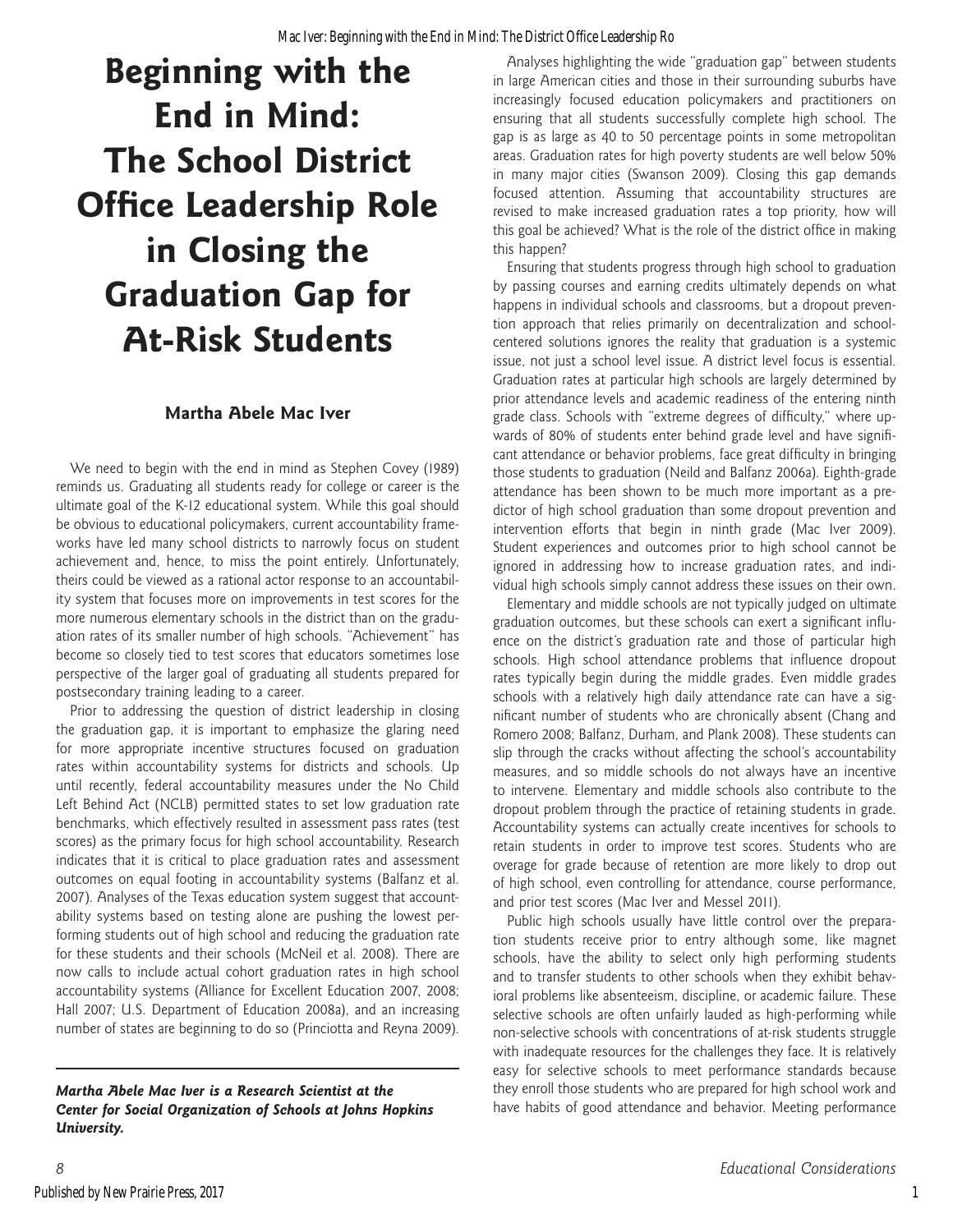standards becomes overwhelming when the majority of ninth graders entering a high school have established behavioral risk factors such as absenteeism, behavior problems, or course failure. Without significant intervention, prior problems, particularly chronic absenteeism and course failure that predict non-graduation outcomes, quickly translate into the ninth grade warning indicators (Allensworth and Easton 2007; Mac Iver, Balfanz, and Byrnes 2009).

While "no excuses" policies rightfully emphasize the need for school leaders to actively address students' challenges and ensure that students receive high quality instruction, it is crucial to recognize the different levels of challenge across types of schools and the need for sufficient resources to address entrenched patterns of absenteeism and lack of academic readiness. High schools with high concentrations of entering students who already display such warning signals require higher levels of support. The school district should be the first responder in these situations. Furthermore, the district not only needs to support high schools, but also address needs associated with dropout risks at earlier grade levels. In confronting the graduation gap, districts must adopt a comprehensive prevention approach. As Adelman and Taylor (2000, 7) stated, the district must "[move] prevention from the fringes into the fabric of school improvement."

This article focuses first on what school districts have typically done to address graduation and dropout issues. It then presents a prevention model advocated by the Everyone Graduates Center within the Center for Social Organization of Schools at Johns Hopkins University, with particular focus on the leadership role of the district office in dropout prevention and recovery.

# **Typical School District Responses to Date**

The good news is that many districts have begun addressing the dropout problem. While this is a step in the right direction, typical responses are generally not systematic or sufficiently radical to address the issue adequately.

Formal research on district level actions aimed at reducing the dropout rate and increasing the graduation rate remains in the early stages. Hoyle and Collier (2006) interviewed central office administrators in ten urban districts to ascertain what these districts were doing to prevent dropout outcomes. They grouped responses into six overarching categories: (1) punishments and incentives; (2) personnel; (3) targeted programs; (4) alternative schools; (5) community involvement; and (6) instructional initiatives. Even this list of categories, that sought to impose order on a longer list of 38 individual district strategies identified, illustrates the scattered and unsystematic approach to dropout prevention that often characterizes district efforts. The researchers did find evidence in two districts of an attempt to encourage a teacher-team approach to discuss students at risk of dropping out and to coordinate interventions; and one district emphasized the provision of transition support for students as they began ninth grade. However, while all of the districts in the study had some type of program targeted to individual students who were at risk of dropping out, and some districts had designated personnel at the central office to coordinate dropout reduction efforts, there was no evidence of a systematic approach to dropout prevention in any of the districts.

Research in five Colorado school districts sponsored by the Colorado Graduates Initiative included district self-reports regarding initiatives aimed at addressing the dropout problems and how those districts had used the project's data analysis on behavioral early warning indicators to further develop their district response (Mac Iver, Balfanz, and Byrnes 2009). Several overarching strategies or approaches to the dropout problem emerged: (1) Creation of a dropout prevention and recovery office at the district central office; (2) creation of additional dropout recovery options including various types of alternative schools; and (3) focus on increasing attendance and reducing truancy.

Creation of a dropout prevention and recovery division within the central office demonstrates the high priority accorded this issue by the district, but it is important to ensure that this division does not become a "silo" that isolates discussion of the problem from other crucial divisions such as those focused on attendance and secondary instruction. It is essential that districts to broaden the focus of dropout prevention beyond programs targeted at individual students because these are often disconnected from the regular high school structure and historically have a mixed track record of effectiveness particularly when students are targeted based on demographic rather than behavioral indicators (Dynarski and Gleason 2002; Gleason and Dynarski 2002). Also, such a division can also easily become more focused on dropout recovery than on dropout prevention, especially if it is not strategically connected to other divisions on high school instruction and reform practices designed to increase achievement and graduation rates. Given the much higher cost of dropout recovery programs relative to regular high school programs (Montez, Cortez, and Cortez 2004), it is crucial that the district maintains a focus on systematic dropout prevention strategies.

Dropout recovery options are certainly important to meet the needs of the many students already disconnected from regular high schools. Students who are overage and undercredited (far short of the number of high school credits required for graduation, but much older than the typical student with comparable numbers of credits) need creative ways to earn a credential that will give them the ability to enter post-secondary education or secure a job that pays a living wage. It is tempting for districts to focus more heavily on recovery options, often through external service providers, and avoid the challenging work within the regular schools of preventing dropout outcomes before they occur.

A district policy of creating alternative schools for students with attendance and behavioral problems and for those who are still enrolled but overage and under-credited may be useful in some respects. It is important to recognize, however, that alternative schools often become district dumping grounds for problem students, and often do not have a very good track record in moving them to graduation (Gregg, 1998). However, districts must continue to build capacity within regular high schools to prevent the downward spiraling of students that often results in reassignment to alternative schools.

Focused district office attention on increasing attendance and reducing truancy is critical to address one of the key early warning indicators of a dropout outcome. Since this problem is generally distributed unequally among schools, and schools often inherit attendance problems from students' prior schools, it requires district as well as school level attention. Unfortunately, the district office frequently waits until attendance problems reach the stage for legal and punitive actions, and give more attention to pursuing these types of interventions (e.g., truancy court, attendance hearings, community

2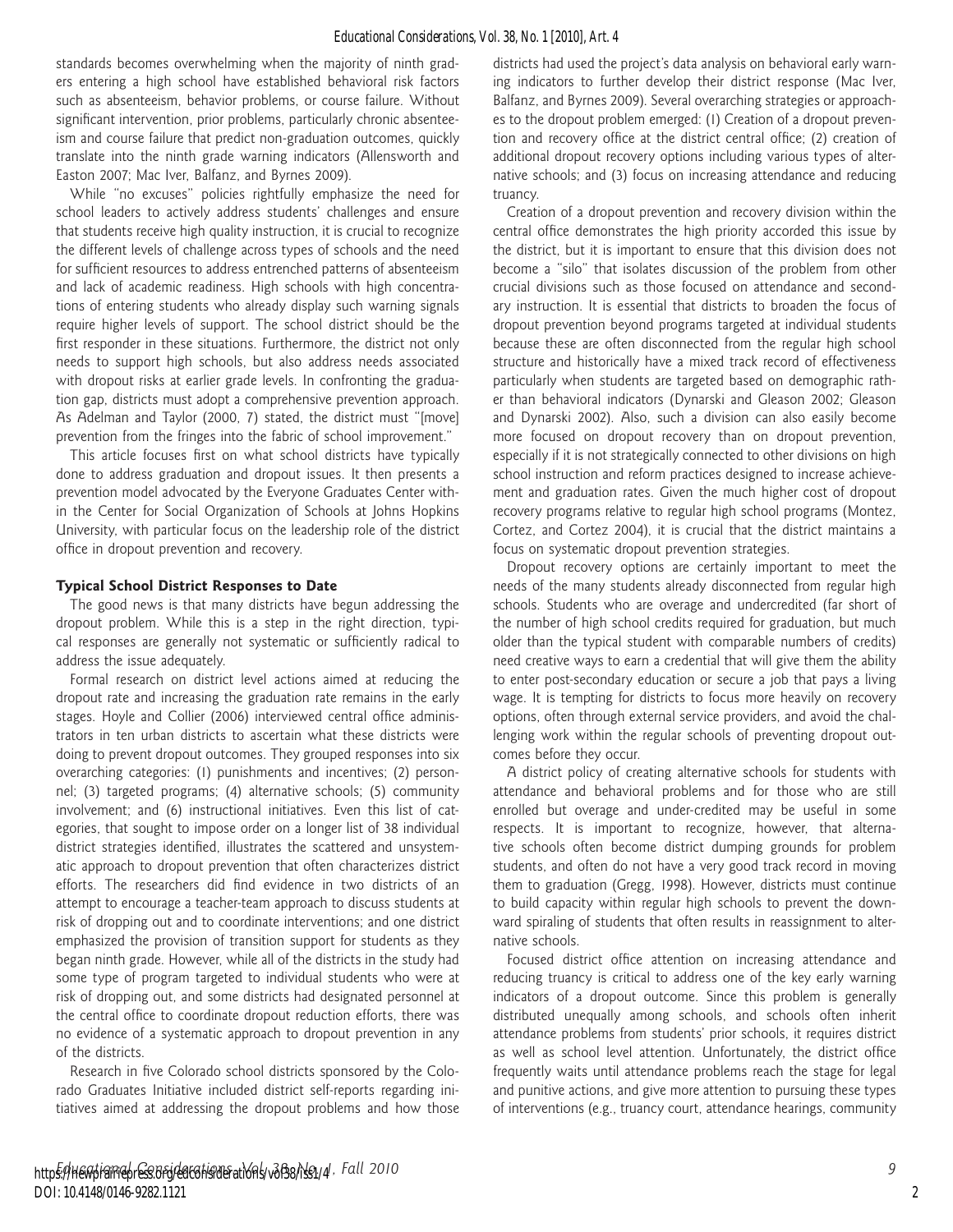truancy centers, etc.) rather than helping schools with more preventative types of solutions (Baker, Sigmon, and Nugent 2001, Mac Iver 2007).

# **What Districts Need to Do**

What do we know from the research literature on district level practices that are effective in improving student outcomes? Most of the research to date has focused on student achievement defined by test score results rather than successful completion as measured by on-time graduation rates. Results of several studies have emphasized the importance of data-driven decision making; a focus on improving instruction; a focus on professional development and capacity building; and a unified district approach to curriculum and instruction as opposed to each school making independent decisions (Elmore and Burney 1997; Snipes, Doolittle, and Herlihy 2002; Supovitz 2006; Togneri and Anderson 2003). Lessons learned from some of the comprehensive school reform models (Mac Iver and Balfanz 2000; Herlihy and Kemple 2003) have begun to be scaled up to the district level in cities like Philadelphia (Mac Iver and Mac Iver 2006); New York District #2 (Elmore and Burney 1997; D'Amico et al. 2001); San Diego (Darling-Hammond et al. 2002; Hightower 2002); and others (Hightower et al. 2002; Snipes, Doolittle, and Herlihy 2002). The increase in Philadelphia's graduation rate reported by Swanson (2009) may be due, at least in part, to district adoption of these comprehensive reform practices (Neild 2009a).

Addressing the question of building system capacity for increasing high school graduation rates, Supovitz (2008) stressed the role of the district in spearheading analysis focused on characteristics of dropouts, use of a local needs assessment, and coordination of efforts to use external partners in its response plan. In particular, Supovitz emphasized the need for districts to look to universities, comprehensive school reform developers, such as First Things First, Talent Development High Schools, or Career Academies; <sup>1</sup> and community resource groups to build capacity for developing and executing action plans to keep more students on track to graduation.

Although I agree with Supovitz about the need for a local needs assessment and the need for the district to be linked with community resource groups and other external partners, the Everyone Graduates Center advocates a more systematic approach for the district to keep students on track to graduation. To address the paralysis that often accompanies long "laundry lists" of action steps in both school improvement plans and district master plans, the center recommends an integrated, three-pronged approach, focused primarily on middle and high schools, that provides a framework for applying recommendations in the recent dropout prevention guide from the U.S. Department of Education (2008b). Here the center seeks to provide the succinct "vision and roadmap" requested by superintendents surveyed in a recent UCLA study of what is needed for "building a comprehensive system of learning supports" (Center for Mental Health in Schools 2008). This "ABC" response plan of Analysis, Building consensus, and Creating integrated structures requires leadership and supportive guidance from central office administrators to individual school leaders. *Analysis* for data-driven decision making must include both quantitative analysis of individual student data as well as collection and analysis of qualitative data on existing district and school level policies and practices related to attendance, behavior, and course grading at the middle and high school levels. The need to *build consensus* among school leaders and faculties on the need for research-based practices that will help to prevent dropout outcomes cannot be ignored. Finally, *creating integrated whole-school reforms and school level student support structures*, often using the help of external partners, is crucial for ensuring appropriate, timely interventions to keep all students on track to on-time graduation.

# *Analysis for Data-Driven Decision Making*

What is necessary to equip districts to engage in a productive data-driven decision making (DDDM) process aimed at increasing their graduation rate? It is crucial to move beyond the focus on test score data that has thus far dominated the DDDM process (Mac Iver and Farley-Ripple 2009). A series of studies identifying early behavioral indicators of a dropout outcome (Allensworth and Easton 2005, 2007; Balfanz and Herzog 2005; Balfanz, Herzog, and Mac Iver 2007; Neild, Stoner-Eby, and Furstenburg 2008; Roderick and Camburn 1999) laid the groundwork for the type of district data analysis advocated by the guidebook of America's Promise Alliance (Balfanz et al. 2008) which has been carried out in several districts (Mac Iver, Balfanz, and Byrnes 2009; Neild and Balfanz 2006b; Plank, Boccanfuso, and Balfanz 2010). Cohort studies in several urban districts which used individual student-level data to follow a cohort of sixth graders or ninth graders forward to their on-time graduation year (and sometimes a year or two past) identified key early warning indicators of a dropout outcome: chronic absenteeism; behavior problems; and course failure. Data on these early warning indicators are essential to guide intervention efforts.

While some districts have found it useful to conduct their own longitudinal cohort studies, evidence is emerging that the early warning indicators generally remain the same across districts. A more feasible district level analysis, which would not require data over a five to eight-year period, would focus on the current distribution of students with early warning indicators across schools, particularly in grades six through nine, to help district leaders understand which schools need additional resources to implement interventions. In addition, district leaders must ensure that either district staff produce this type of analysis on a regular basis or that external partners, e.g., local universities or research organizations, are recruited to provide assistance in obtaining these types of analyses, as occurred in the analyses conducted for districts in the Colorado Graduates initiative (Mac Iver, Balfanz, and Byrnes 2009). Regardless of how these analyses are obtained, it is crucial for the district office to have current data on the number and concentration of students with early warning indicators in attendance, behavior, and course failure in order to build capacity to deliver the needed interventions.

Another important analysis is a "segmentation study," which is a retrospective study requiring the merging of individual student level data on all dropouts in the most recent year available with data several years prior to characterize dropouts not only demographically but also according to attendance patterns and high school credit accumulation. Such a study can help in determining the size of particular groups of dropouts for strategic intervention planning, for example, for those students within only a couple of credits of graduation vs. overage/undercredited students who would need a different type of high school completion program.

Districts not only need to conduct such analyses at the central office level, but also ensure that schools receive usable data in a timely fashion to be able to plan for meeting the needs of their students. For example, high schools need information on incoming ninth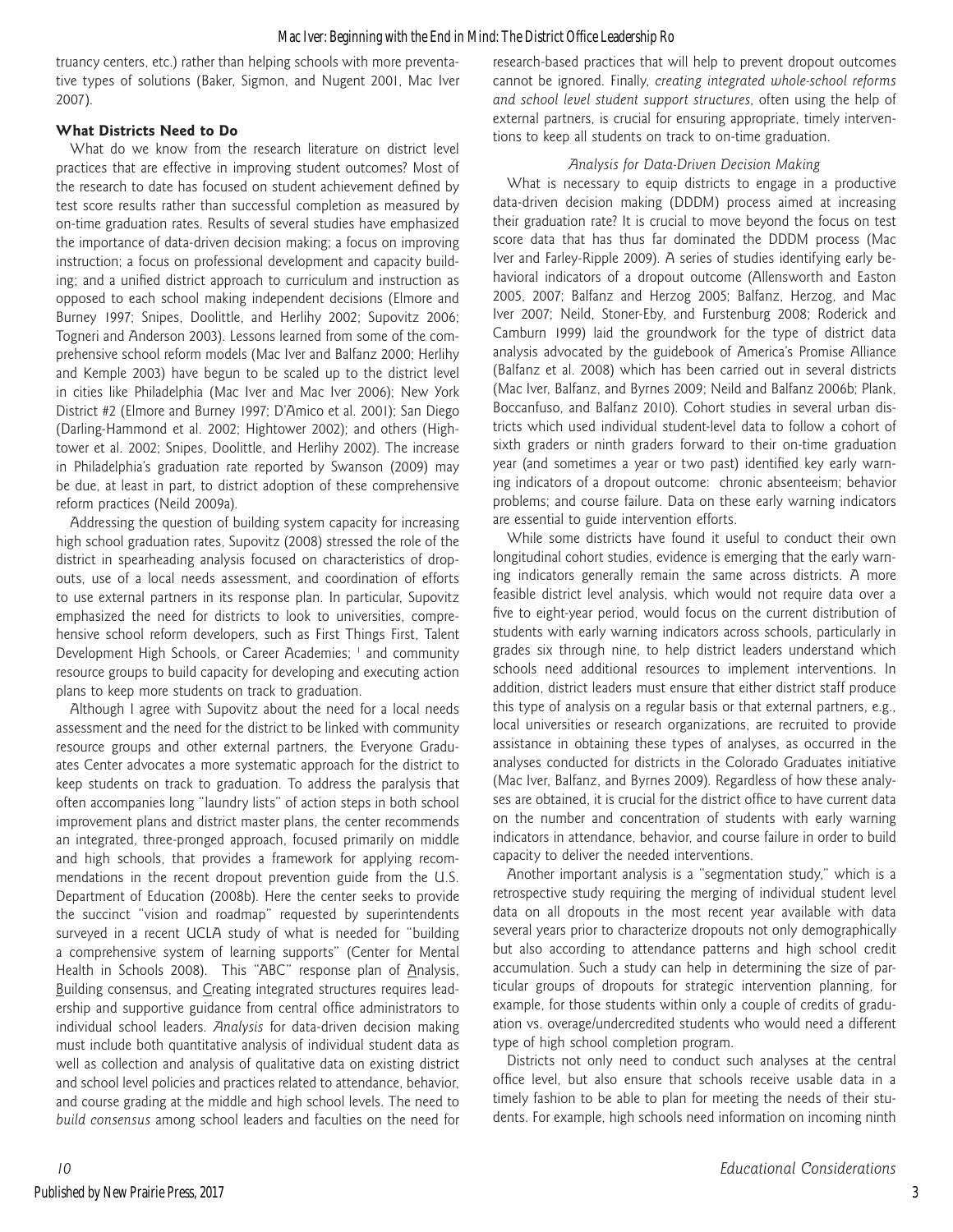graders to identify and plan interventions to address likely problems in attendance, behavior, and course failure. Ideally, the district office would help to disseminate automated real-time data to schools via systems that identify students with warning signals in order to help teams of teachers and other school staff track school level interventions and their effectiveness.<sup>2</sup> In addition, to be able to use early warning data in an effective way, school-based staff members must receive the appropriate professional development. This issue is discussed further in the section "Creating Integrated Structures."

Besides analyzing regularly collected administrative data, the district office needs to collect and analyze qualitative data regarding actual practices in schools and classrooms in order to make good decisions about what needs to be done to increase the number of students graduating. While the school district may have implemented a variety of programs and initiatives to address the challenge of students leaving high school without a diploma, it may not have undertaken a systematic assessment of policies and practices. Such an assessment is key to data-driven decision making at the district level (Mac Iver and Farley-Ripple 2009). It involves audits of district and school level policies and programs aimed at dropout prevention and intervention; students' classroom experiences through observations and surveys; and resources available for dropout prevention and intervention. In particular, it is crucial for school and district leaders to have good information about what is happening in classrooms every day and what kinds of school level practices could be contributing to attendance and behavior problems and course failure. The processes of collecting and reflecting upon data in each of these areas are discussed in more detail by Balfanz et al. (2008) in the America's Promise *Grad Nation* guidebook.

This process of data analysis should also inform district planning regarding resource allocation. Ensuring that schools have the resources necessary to address these early warning indicators among their students is a crucial role for the district office to play. Given the competing demands for scarce resources, the issue of building consensus among major stakeholders becomes particularly important.

#### *Building Consensus*

Once both the quantitative and qualitative data analyses discussed above have been conducted, decisions about action steps at the district and school level will require a consensus-building process. This begins with discussion and interpretation of the data and potential changes that may be needed in resource allocation, district policies, and how teachers and administrators spend their time and do their work. While leaders are rightly advised not to begin such a process with their own preconceived ideas about the "right answers" (National Association of Secondary School Principals [NASSP] 2009), there are some overarching values and fundamental approaches upon which good leaders should seek to build consensus.

One of the key issues in such a consensus-building process is to help all members of the district community to begin with the end in mind; that is, to redefine their educational role to include the goal of keeping students on track to graduation. This might be a new idea for those teachers who view their role as limited to delivering course content. The idea that "'team' is the key to lasting change" (NASSP 2009, 9) may be a shared value in the abstract, but structuring schools around teacher teams may require a period of persuasion and consensus building among faculties who value their own independence and resent greater demands upon their time. To that end, examples of how teacher teams have successfully moved large numbers of students back on track to graduation can be particularly persuasive in such a consensus building process (Diplomas Now 2010).

As districts seek to implement strategies to keep all students on track to graduation, one potentially contentious issue is the idea of preventing course failure rather than simply letting students fail and assuming someone else will help them recover course credits needed for graduation sometime later. Top-down district attempts to address this issue do not have a good track record. The decision by numerous Texas districts to reduce course failures by mandating a "no grade lower than 50" policy was a response to theoretical evidence (Guskey 2002) that averaging zeros in the computation of final course grades often leads to an average below 60, i.e., a failing grade. Opposition to this policy influenced the Texas state legislature to pass Senate Bill 2033, stating that districts "may not require a classroom teacher to assign a minimum grade for an assignment without regard to the student's quality of work" (Texas Education Agency 2009). This law has obviously diminished any potentially positive effects on student outcomes. A process of building consensus with teachers could have addressed the more fundamental issue than zeros: the opportunity for students to recover from failing interim grades, and the need for interventions to occur to ensure that students have such an opportunity. Skillful district leaders can build on a common agreement that students should be able to recover at some time, and move that conversation to discuss the district and societal costs involved in credit recovery after course failure as compared with attempts to prevent course failure.

The policy of retention in grade is another potentially contentious issue despite its demonstrated negative effect on graduation probabilities. A district practice of allowing (or even encouraging and mandating) the retention of students in elementary and middle school when they don't meet certain criteria for promotion may have considerable support among teachers. Skillful district leaders can help groups to reach agreements to ensure the students are ready for the next grade level, for example, by helping them brainstorm alternatives to retention such as the provision of additional instruction time.

As district and school level planning unfolds, consensus has to be built around numerous strategies. While the urgency of a drop out problem may tempt leaders to skip over the process of building consensus, it is a crucial step for achieving lasting change. This type of leadership must be modeled at the district level in a way that principals can imitate as they lead their faculties. As Supovitz (2006, 9) emphasized: "District leaders are best situated to cultivate the need and rationale for change and to address people's natural aversion to the disruption and psychological dislocation caused by change, and to shepherd school faculties through the psychological transformation that accompanies retraining." Narrowing the graduation gap will require some fundamental changes in what happens within districts and schools, and district leaders need to motivate and equip the people who will be enacting those changes if they are to make a lasting difference.

As district leaders build consensus around what needs to happen to ensure that all students are reaching graduation, the issue of how to allocate scarce resources to achieve this end will also require skillful negotiation. Balancing the needs of both on-track and off-track students can prove particularly difficult. Finding the most effective

4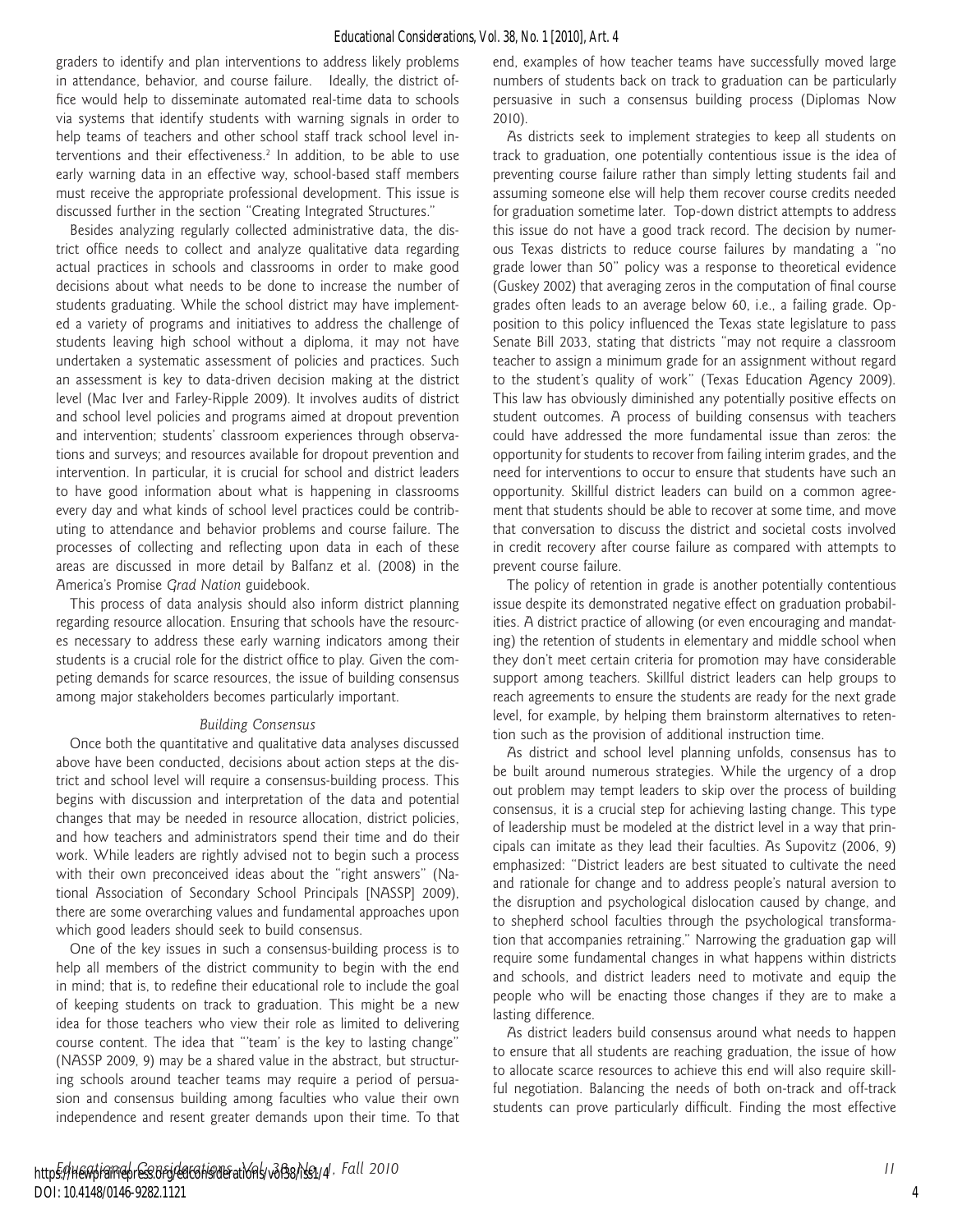ways to deploy scarce resources will be essential. This leads us to the third recommendation: The importance of an integrated framework for keeping all students on track to graduation.

# *Creating Integrated Structures*

Although the details of each district and school response to keeping all students on track to graduation will necessarily differ, effective district leaders also work to build consensus on the need for an integrated approach as opposed to the fragmented and piecemeal approaches that are far too common in the pages of district master plans and school improvement plans. District leaders must lead the way in creating integrated whole school reforms and school level student support structures that will ensure appropriate, timely interventions to keep all students on track to on-time graduation. This involves clear communication and timely technical assistance to school leaders. These support structures will also require districtsupported, user-friendly, real-time data systems that will allow schools to implement early warning systems and tiered interventions for struggling students, together with comprehensive, whole school reform that ensures high quality, engaging instruction in every classroom, every day.

Following a public health approach, the Everyone Graduates Center advocates district creation of a three stage (primary, secondary, and tertiary) pyramid prevention model implemented at all schools serving middle and high school students. The base or foundation of this prevention model involves district and school level universal reforms aimed at providing quality instruction that promotes engaged learning and successful high school completion with graduates ready for college or career. This foundation often is provided by an externally developed whole school reform model although districts have also successfully implemented home grown whole school reform efforts. In addition, the foundation includes a whole school approach to encouraging regular attendance and other positive behaviors. These primary prevention strategies often succeed alone with two-thirds to three-quarters of students. At the secondary level of the prevention model are targeted efforts for smaller groups of students who need additional supports beyond school level reforms to address attendance, behavior, or academic struggles. The tertiary level of the prevention model involves intensive intervention efforts, often at the one-on-one level, involving social work and mental health specialists, for the five to ten percent of students who need more clinical types of supports. While this tiered intervention approach is similar to the Response to Intervention (RTI) model (Duffy 2007) and to Positive Behavioral Intervention and Supports (PBIS) models, the three stage pyramid prevention model emphasizes an integrated approach to academic and behavioral problems that is not generally seen in implementations of RTI or PBIS. Researchers and practitioners are only beginning to link these together systematically (Sandomierski, Kincaid, and Algozzine [n.d.]; Sugai 2007; Sugai and Horner 2007).

Foundation of the prevention model. The base or foundation of the prevention model pyramid involves ensuring that high quality instruction is happening in the classroom each day, and that school level structures are in place to promote positive behaviors (including high attendance) and a positive learning environment for students. This emphasis on school wide instructional excellence and coherence, as well as school wide positive behavior systems, is a crucial foundation for ensuring student success (and preventing dropout outcomes). When more than half (and often more than three-quarters) of ninth graders enter high school with risk factors (low middle school attendance, significantly below grade level reading and math proficiency, prior course failure and/or retentions), these "overstressed" high schools have considerable difficulty in responding to such overwhelming needs (Herlihy and Quint 2006, 1). District office support in establishing such a primary foundation can often benefit from additional technical assistance from externally developed comprehensive school reform (CSR) models. In particular, district office assistance is often crucial to help school instructional leaders identify how to improve school climate and instructional practice, and which whole school reform strategies are strong enough to match the scale and scope of the problem. District leadership is also crucial in ensuring the professional development time is not wasted (as it frequently is), but rather productively used to help improve teacher practice.

Comprehensive whole school reform models at the middle and high school level share many key principles (e.g., personalization, creation of small learning communities, improvement of instructional practice through extensive professional development), but often differ considerably on the extent to which they provide specific curriculum and instructional support to teachers. (See Mac Iver, 2007, for a more detailed discussion.) Herlihy and Quint (2006) summarize specific practices from four different high school reform models (Talent Development, Career Academies, First Things First, and Project GRAD) that seek to help high-poverty schools improve student achievement and graduation rates, with varying rates of success thus far. The High School Reform toolkit (Legters, Smerdon, and Early 2009) provides a comprehensive summary of reform-based practices, including useful checklists for district leaders.

To create a personalized learning environment, these models advocate small learning communities (SLCs) that often involve interdisciplinary teacher teams who share responsibility for a group of students. These models also specifically address improvement of instructional content and practice and the need for coherence across the school (Newmann et al. 2001). In addition to high quality professional development for faculty, some of the models also provide curricula and lesson plans, including "catch-up" courses in reading and mathematics, to help ensure that teachers faced with overwhelming numbers of underprepared students do not have to spend additional time finding materials to create their own lessons. There is growing evidence that such reforms are associated with higher rates of attendance, course passing, and high school graduation (Balfanz, Herzog, and Mac Iver 2007; Kemple and Snipes 2000; Kemple, Herlihy, and Smith 2003; Kemple 2004; Quint et al. 2005; Snipes et al. 2006) although as Herlihy and Quint (2006) point out, there remains a long way to go to increase graduation rates for urban students.

Another important component of an integrated approach to dropout prevention is the institutionalization of transition support for students entering ninth grade (Neild 2009b). Some students have failed multiple courses in ninth grade before they even realize what a credit is and why they need it for graduation. Ninth graders, who are at the peak of adolescent turmoil, need explicit socialization into the expectations and requirements of high school. Districts need to ensure that structures such as summer bridge programs are implemented well and deliver effective support to students entering high school, resulting in higher rates of attendance and course passing.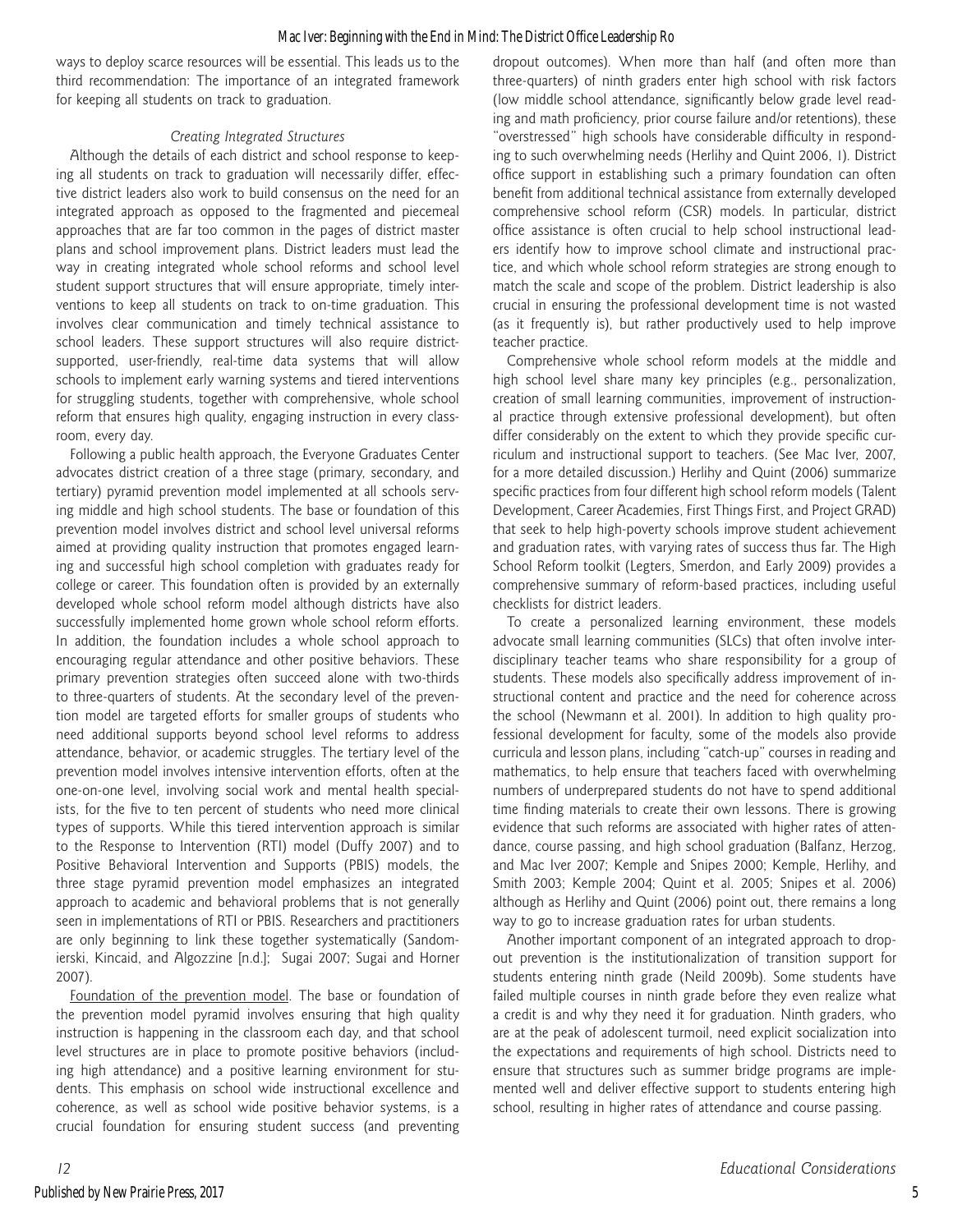The need to add an early warning system to the schoolwide foundation. Even when schools have a solid foundation of high quality instruction in every classroom every day and positive behavioral supports in place, some students will still need additional support. For this reason, it is essential for schools to add a data-based early warning system as a foundational practice to identify which students are particularly at risk of failing to arrive at high school graduation so that interventions at the secondary and tertiary levels of the dropout prevention model discussed below can be effectively carried out (Jerald 2006; Kennelly and Monrad 2007; Pinkus 2008). Such an early warning system, like the tools now in place throughout Louisiana and in the Chicago and Boston public schools (National Governors Association 2008; Gewertz 2009a) includes data, such as prior attendance, test scores, course failures, and suspensions, that indicate students in need of intervention to keep them on track to high school graduation. Timely provision of data, data management tools, and technical assistance to ensure that schools can implement such an early warning and intervention system is a crucial role for the district office in helping to close the graduation gap.

Intervention at the secondary and tertiary levels. As in public health models, universal practices aimed at dropout prevention at the primary level will ideally be successful for the large majority of students; but secondary and tertiary levels of intervention are necessary to address the needs of students who are not successful with whole school practices alone. While districts can often point to numerous intervention strategies listed in their master plans and individual school improvement plans, districts must systematically and honestly assess whether the components are integrated in a way that is effective. Piecemeal approaches may resemble a pretty patchwork quilt but are rarely effective in ensuring that all students who are falling off track to graduation are identified and receive the interventions needed.

School leaders often need district guidance to understand how an integrated, tiered intervention model can impose order on the multitude of individual interventions they are juggling. The three-tiered model assumes that schools will seek to address problems first at the whole school level, moving to targeted interventions at the secondary level, and then to more intensive interventions at the tertiary level only when efforts at lower levels have not proved effective. Targeted small group intervention for attendance and behavior problems can provide solutions before these problems become intensive issues requiring more expensive interventions. Tertiary level interventions would generally require social services providers and a one-toone ratio to address student needs. The prevention model provides a way to coordinate all types of interventions in an integrated way, replacing the patchwork of independent programs that may often allow students to fall through the cracks or even work at crosspurposes with each other in a fragmented, ineffective fashion.

School leaders will probably require assistance to design and implement intervention systems that begin by assessing the extent of the need and identifying which systemic and whole school steps need to be taken to prevent the majority of problems before they require intervention. They may also need district help to implement intervention systems that effectively address all issues, coordinating help from various sources so that these efforts result in students getting back on track to graduation. The barriers or logjams that need to be addressed at the secondary and tertiary levels are primarily related to

time for interventions to be implemented and human resources to implement them. Technical assistance from the district can help school leaders solve these problems. The district office also has a role to play in helping school leaders evaluate the effectiveness of their interventions and take appropriate action to shift gears in "standard operating procedures" when results indicate the need for further improvement.

The Everyone Graduates Center is currently involved in implementing this integrated prevention model in several schools throughout the country under the Diplomas Now project, a joint effort of the Talent Development Program at Johns Hopkins University, City Year, Communities in Schools, and the PepsiCo Foundation (Gewertz 2009b; Herzog et al. 2009). The key components of this early warning and tiered response system are: (1) provision of regularly updated warning indicator data, from routinely collected student data, on each student to interdisciplinary teacher teams, support staff, and administrators; (2) regular bi-weekly meetings of school personnel teams to discuss students with warning indicators, plan interventions, and follow up on implemented interventions, making changes as indicated; and (3) organization of a "second team of adults," including public service corps members and volunteers as well as social services professionals, to assist in delivery of interventions for students showing warning indicators. Data from the pilot year of the program in a Philadelphia middle school indicated significant reductions in the number of students exhibiting off-track indicators in attendance, behavior, and course performance (Diplomas Now 2010). While it will be several more years until we can judge the model's success in producing more high school graduates prepared for college and career, the early evidence of its success in reducing the number of off-track students has been encouraging.

One of the key components of the Diplomas Now model is its attempt to address the need for additional human resources through lower-cost sources. Keeping all students on track to graduation will require additional resources, but how can we pay for them? The use of national service organizations like City Year is one way to provide additional resources while at the same time maintaining a systematic, integrated approach to increasing graduation rates. Schools often flounder when managing various bodies of volunteers. This integrated structure provides a way for schools to coordinate the efforts of volunteer workers.

While external providers have historically jumpstarted reform efforts, as they did in the comprehensive school reform (CSR) movement, ensuring that all schools take such a systematic approach to keeping students on track to graduation will ultimately require leadership at the district office level. As Supovitz (2006, 15) points out, "experiments in alternative formulations for districts have only served to reinforce the central role of districts in supporting sustainable school reform." It is time that districts extend what they have learned about school improvement to systematically address the graduation gap issue.

# **Conclusions**

Increasing high school graduation rates is a systemic issue, not just a school level issue. The district office therefore has a key role to play in narrowing the graduation gap and ensuring that more students earn their high school diplomas well-equipped for college or career. This article has articulated a clear vision of a systematic,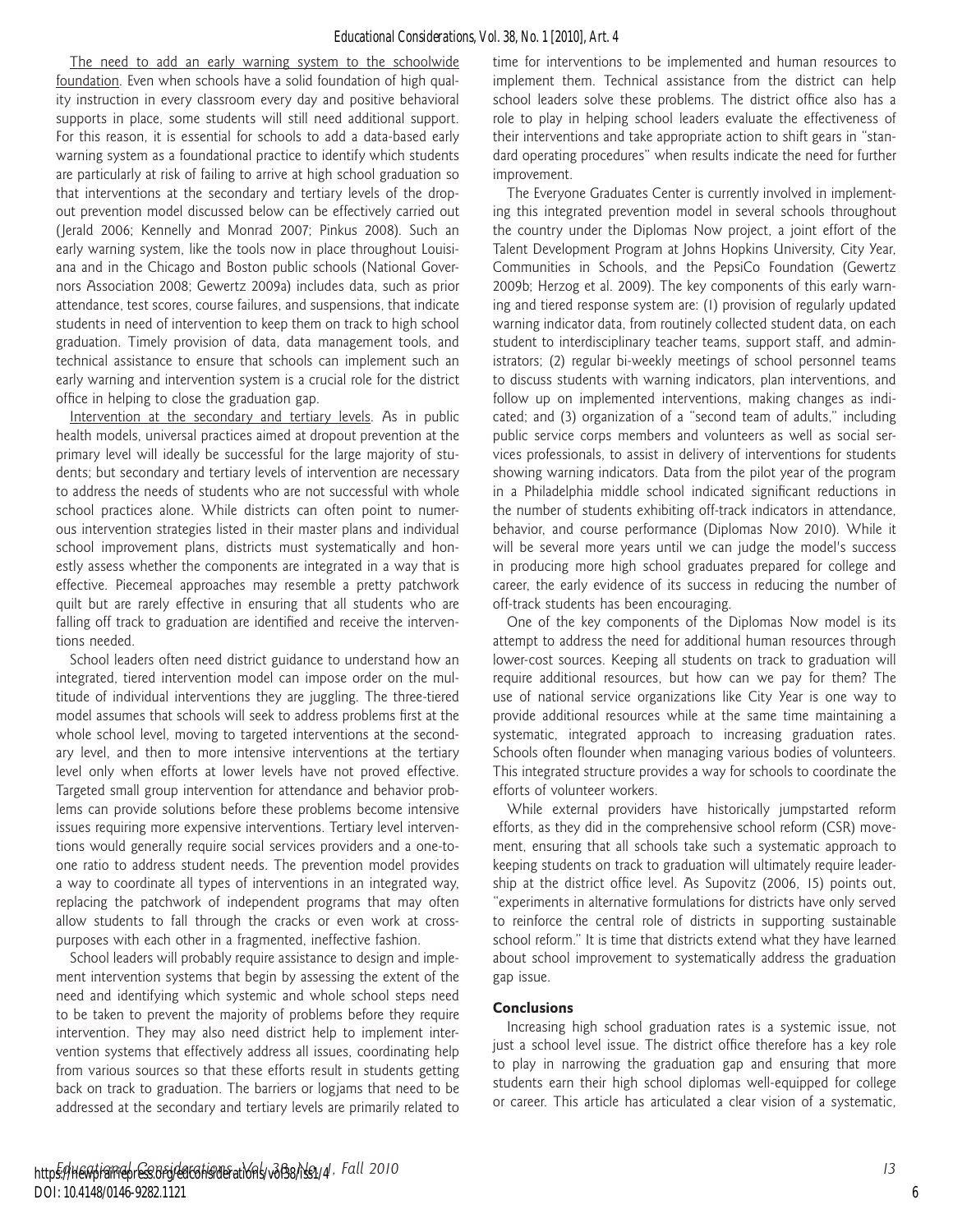# Mac Iver: Beginning with the End in Mind: The District Office Leadership Ro

integrated approach to addressing this issue for district leaders. The three-pronged ABC approach calls for district and school leaders to:

• Analyze data to identify and address early warning indicators of dropout as well as policies and practices related to student attendance, behavior, and course failure;

• Build consensus among school leaders and faculties on the need to implement research-based practices that will help prevent dropout outcomes through reducing absences, suspensions, and course failures, and providing recovery opportunities for students before they drop out;

• Create integrated whole school reforms and school level student support structures, including early warning systems, that will ensure appropriate, timely interventions to keep all students on track to ontime graduation.

This is a cyclical approach that requires regular collection and analysis of data to evaluate the effectiveness of what schools are doing and adjustments when the need for further improvements is indicated. Applying such a cycle of inquiry to addressing the graduation gap is a fundamental practice of a well-functioning school district learning community that begins with the end in mind.

# **Endnotes**

<sup>1</sup> For further information on these programs, see Dropout Prevention (What Works Clearinghouse, Institute of Education Sciences, U.S. Department of Education) http://ies.ed.gov/ncee/wwc/reports/topic. aspx?tid=06.<br><sup>2</sup> This would generally involve purchase of a system from one of the

growing number of vendors of early warning systems.

# **References**

Adelman, H., and L. Taylor. 2000. Moving prevention from the fringes into the fabric of school improvement. *Journal of Educational and Psychological Consultation* 11: 7-36.

Allensworth, E., and J. Easton. 2005. *The on-track indicator as a predictor of high school graduation*. Chicago, IL: Consortium on Chicago School Research.

Allensworth, E., and J. Easton. 2007. What matters for staying on*track and graduating in Chicago public high schools*. Chicago, IL: Consortium on Chicago School Research.

Alliance for Excellent Education. 2007. *The high cost of high school dropouts: What the nation pays for inadequate high schools*. Washington, DC: Alliance for Excellent Education. http://www.all4ed.org/ files/archive/publications/HighCost.pdf.

Alliance for Excellent Education. 2008. Every student counts: The case for graduation rate accountability. *Policy Brief*. http://www. all4ed.org/files/ESA\_GradRateAcct.pdf.

Baker, M.L., J.N. Sigmon, and M.E. Nugent, M.E. 2001. *Truancy Reduction: Keeping Students in School*. Washington, DC: U.S. Department of Justice, Office of Juvenile Justice and Delinquency Prevention.

Balfanz, R., R. Durham, and S. Plank. 2008. *Lost days: Patterns and levels of chronic absenteeism among Baltimore city public school students 1999-00 to 2005-06*. Research Report. Baltimore, MD: Johns

Hopkins University. http://www.baltimore-berc.org/pdfs/Attendance\_ issue\_brief\_FINAL\_JULY%202008.pdf.

Balfanz, R., J. Fox, J. Bridgeland, and M. McNaught. 2008. *Grad nation: A guidebook to help communities tackle the dropout crisis*. Washington, DC: America's Promise Alliance. http://www. every1graduates.org/PDFs/GradNation\_Guidebook\_Final.pdf.

Balfanz, R., and L. Herzog. 2005. Keeping middle grades students on track to graduation: Initial analysis and implications. Presentation given at the Second Regional Middle Grades Symposium, Philadelphia, Pennsylvania.

Balfanz, R., L. Herzog, and D.J. Mac Iver. 2007. Preventing student disengagement and keeping students on the graduation path in urban middle-grades schools: Early identification and effective interventions. *Educational Psychologist* 42 (4): 223-235.

Balfanz, R., N. Legters, T.C. West, and L.M. Weber. 2007. Are NCLB's measures, incentives and improvement strategies the right ones for the nation's low-performing high schools? *American Educational Research Journal* 44 (3): 559-593.

Center for Mental Health in Schools. 2008. *Transforming school improvement to develop a comprehensive system of learning supports: What district superintendents say they need to move forward*. Los Angeles, CA: Center for Mental Health in Schools.

Chang, H.N., and M. Romero. 2008. *Present, engaged, and accounted for: The critical importance of addressing chronic absence in the early grades*. New York: National Center for Children in Poverty.

Covey, S. R. 1989. *The seven habits of highly effective people: Restoring the character ethic*. New York: Simon & Schuster.

D'Amico, L., M. Harwell, M.K. Stein, and J. van den Heuvel. 2001. *Examining the implementation and effectiveness of a district-wide instructional improvement effort*. Paper presented at the Annual Meeting of the American Educational Research Association, Seattle, Washington.

Darling-Hammond, L., A.M. Hightower, J.L. Husbands, J.R. LaFors, and V.M. Young. 2002. *Building instructional quality: Inside-out, bottom-up, and top-down perspectives on San Diego's school reform*. Paper presented at the Annual Meeting of the American Educational Research Association, New Orleans, Louisiana.

Diplomas Now. 2010. Results. http://www.diplomasnow.org/research.

Duffy, H. 2007. *Meeting the needs of significantly struggling learners in high school: A look at approaches to tiered intervention*. Washington, DC: National High School Center.

Dynarski, M., and P. Gleason. 2002. How can we help? What we have learned from recent federal dropout prevention evaluations. *Journal of Education for Students Placed at Risk* 7: 43-69.

Elmore, R.F., and D. Burney. 1997. *School variation and systemic instructional improvement in Community School District #2, New York City*. Pittsburgh, PA: University of Pittsburgh, HPLC Project, Learning Research and Development Center.

Everyone Graduates Center. http://www.every1graduates.org.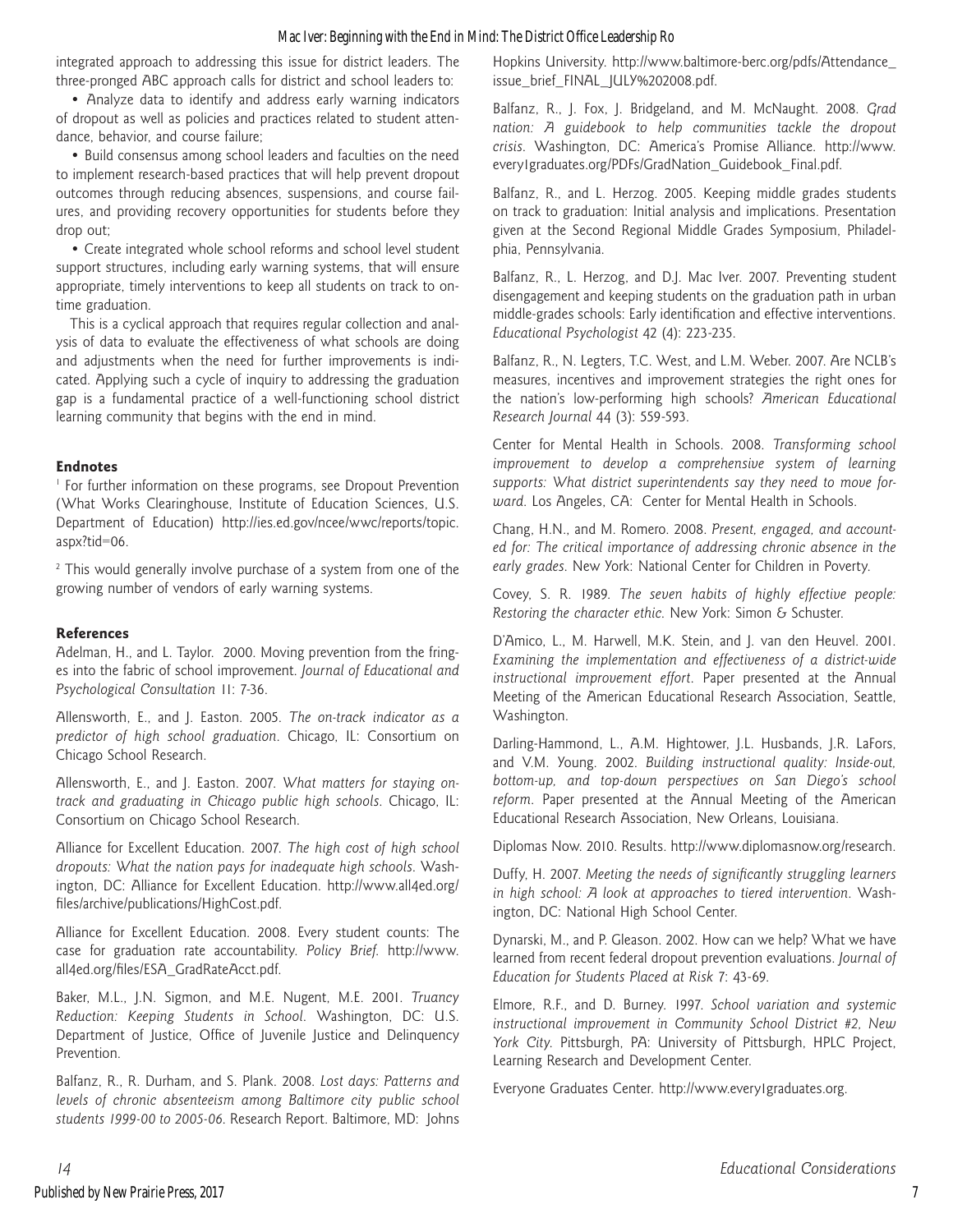Gewertz, C. 2009a. 9th grade, by the numbers. *Education Week*, March 11. http://www.edweek.org/login.html?source=http://www.edweek.org/ ew/articles/2009/03/11/24tracking\_ep.h28.html&destination=http:// www.edweek.org/ew/articles/2009/03/11/24tracking\_ep.h28. html&levelId=1000.

Gewertz, C. 2009b. "Diplomas Now" offers potential dropouts lots of help. *Education Week*, December 16. http://www.diplomasnow. org/docs/09.12.16-EdWeek\_DNow\_lowres.pdf.

Gleason, P., and M. Dynarski. 2002. Do we know whom to serve? Issues in using risk factors to identify dropouts. *Journal of Education for Students Placed at Risk* 7: 25-41.

Gregg, S. 1998. Schools for disruptive students: A questionable alternative? *AEL Policy Brief*. Charleston, WV: Appalachia Educational Laboratory. ERIC Document Reproduction Service No. ED 417 528.

Guskey, T.R. 2002. Computerized gradebooks and the myth of objectivity. *Phi Delta Kappan* 83: 775-780.

Hall, D. 2007. *Graduation matters: Improving accountability for high school graduation*. Washington, DC: The Education Trust. http://www2.edtrust.org/NR/rdonlyres/5AEDABBC-79B7-47E5-9C66- 7403BF76C3E2/0/GradMatters.pdf.

Herlihy, C., and J. Kemple. 2003. *Impacts of the Talent Development Middle Grades Model on achievement, attendance, and promotion: A third-party evaluation*. Paper presented at the annual meeting of the American Educational Research Association, Chicago, Illinois.

Herlihy, C., and J. Quint. 2006. Emerging evidence on improving high school student achievement and graduation rates: The effects of four popular improvement programs. *Research Brief*. Washington, DC: National High School Center. http://www.betterhighschools.org/ docs/NHSC\_EmergingEvidenceBrief\_111606Final.pdf

Herzog, L., J. Liljengren, A. Mulvihill, and R. Balfanz. 2009. All aboard: Students on track for graduation. *Middle Ground* 13: 8-10.

Hightower, A. 2002. *San Diego's big boom: District bureaucracy supports culture of learning*. Seattle, WA: Center for the Study of Teaching and Policy, University of Washington.

Hightower, A., M. Knapp, J. Marsh, and M. McLaughlin. 2002. *School districts and instructional renewal*. New York: Teachers College Press.

Hoyle, J. R., and V. Collier. 2006. Urban CEO superintendents' alternative strategies in reducing school dropouts. *Education and Urban Society* 39: 69-90.

Jerald, C. 2006. *Identifying potential dropouts: Key lessons for building an early warning data system*. Washington, DC: Achieve, Inc. http://www.achieve.org/files/FINAL-dropouts\_0.pdf

Kemple, J. 2004. *Career academies: Impacts on labor market outcomes and educational attainment*. New York: MDRC.

Kemple, J. and J. Snipes. 2000. *Career academies: Impacts on students' engagement and performance in high school*. New York: MDRC.

Kemple, J. C. Herlihy, and T. Smith. 2003. *Making progress toward graduation: Evidence from the Talent Development High School Model*. New York: MDRC.

Kennelly, L., and M. Monrad. 2007. *Approaches to dropout prevention: Heeding early warning signs with appropriate interventions*. Washington, DC: National High School Center at the American Institutes for Research.

Legters, N., B. Smerdon, and K. Early. 2009. *High school reform implementation toolkit*. Washington, DC: The Urban Institute and Academy for Education Development. http://www.highschooltoolkit. com.

Mac Iver, D.J., and R. Balfanz. 2000. The school district's role in helping high-poverty schools become high performing. In *Including at-risk students in standards-based reform*, ed. B. Gaddy, 35-69. Aurora, CO: Mid-continent Research for Education and Learning [McREL].

Mac Iver, M.A. 2009. Improving educational opportunities: A randomized evaluation study of a high school dropout prevention program. Paper presented at the meeting of the American Educational Research Association, San Diego, California.

Mac Iver, M.A. 2007. What reform left behind: A decade of change at one urban high school. *Education and Urban Society* 40: 3-35.

Mac Iver, M.A., R. Balfanz, and V. Byrnes. 2009. *Advancing the 'Colorado Graduates' agenda: Understanding the dropout problem and mobilizing to meet the graduation challenge*. Denver, CO: Colorado Children's Campaign.

Mac Iver, M.A., and E. Farley-Ripple. 2009. Data-driven decision making requires more than just achievement data: Measuring and analyzing the factors that influence achievement. Presentation at the American Association of School Administrators National Conference on Education, San Francisco, California. http://www.every1graduates. org/PDFs/MacIverAASA2009presentation.pdf.

Mac Iver, M., and D.J. Mac Iver. 2006. Which bets paid off? Early findings on the impact of private management and K-8 conversion reforms on the achievement of Philadelphia students. *Review of Policy Research* 23 (5): 1077-1093.

Mac Iver, M., and M. Messel. 2011. Identifying the early warning signals of dropout outcomes in the Baltimore City Public Schools. Presentation accepted for the 2011 Annual Meeting of the American Educational Research Association, New Orleans, Louisiana.

McNeil, L.M., E. Coppola, J. Radigan, and J. Vasquez Heilig. 2008. Avoidable losses: High-stakes accountability and the dropout crisis. *Education Policy Analysis Archives* 16 (3). http://epaa.asu.edu/epaa/ v16n3.

Montecel, M.R., J.D. Cortez, and A. Cortez. 2004. Dropout-prevention programs: Right intent, wrong focus, and some suggestions on where to go from here. *Education and Urban Society* 36: 169-188.

National Association of Secondary School Principals [NASSP]. 2009. *Breaking ranks: A field guide for leading change*. Reston, VA: National Association of Secondary School Principals.

8